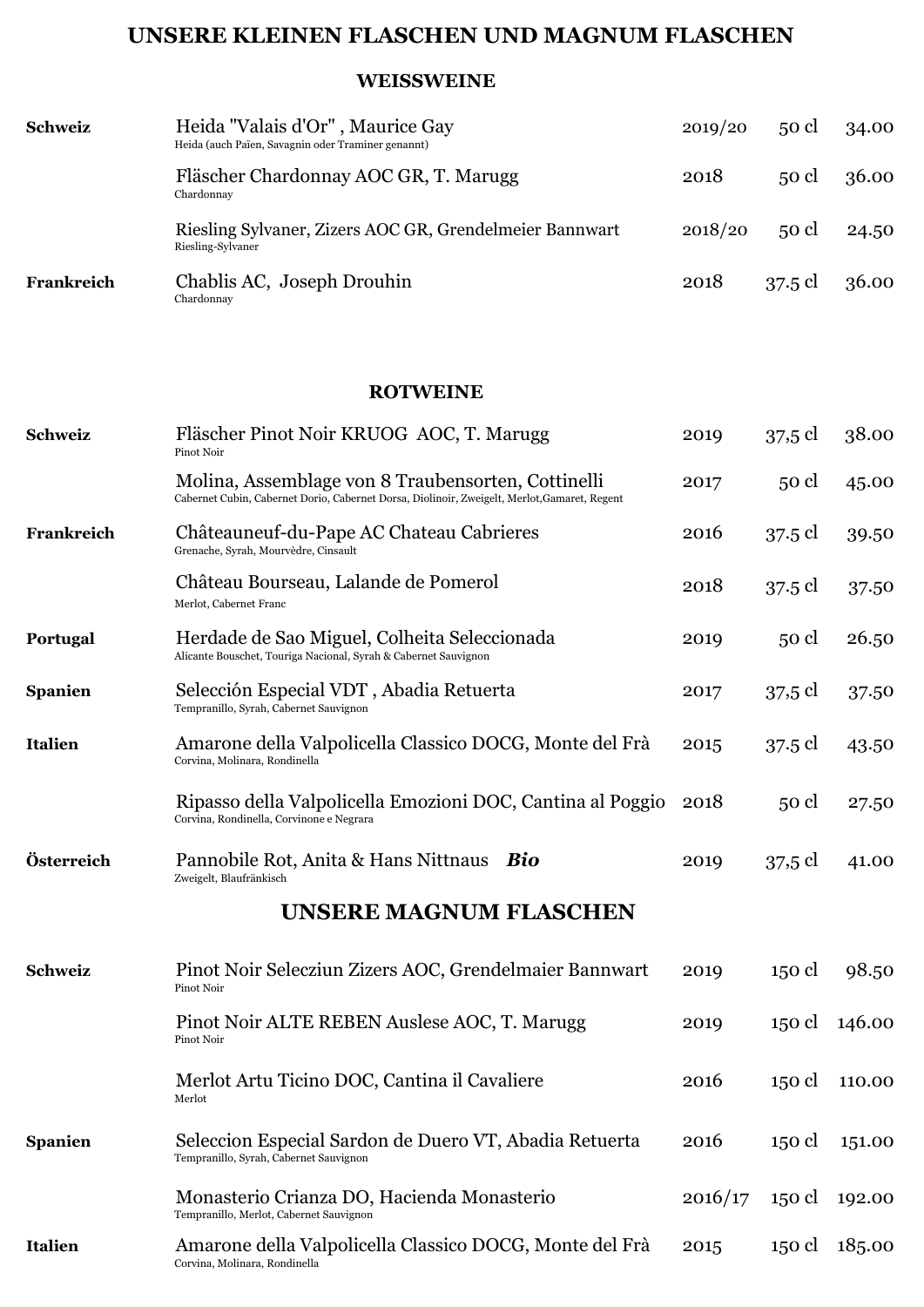| <b>Schweiz</b>                   | <b>WEISSWEINE</b>                                                                                         |         |       | <b>Preis</b> |
|----------------------------------|-----------------------------------------------------------------------------------------------------------|---------|-------|--------------|
| Graubünden                       | Malanser Pinot Gris AOC, Giani Boner<br>Pinot Gris                                                        | 2017    | 75 cl | 71.00        |
|                                  | Riesling Sylvaner, Zizers AOC GR, Grendelmeier Bannwart<br>Riesling-Sylvaner                              | 2020    | 75 cl | 43.00        |
|                                  | Cuvée Blanc, Malans AOC, Weinbau Cottinelli<br>Chardonnay, Freisamer, Riesling & Sylvaner, Weissburgunder | 2019/20 | 75 cl | 49.50        |
|                                  | Fläscher Chardonnay RUOFANÄRA AOC, T. Marugg<br>Chardonnay Barrique                                       | 2019    | 75 cl | 76.50        |
|                                  | Maienfelder Riesling x Sylvaner, Weinbau Komminoth<br>Riesling-Sylvaner                                   | 2020    | 75 cl | 53.00        |
|                                  | Maienfelder Weissburgunder, Weinbau Komminoth<br>Weissburgunder (Pinot Blanc)                             | 2020    | 75 cl | 60.00        |
|                                  | <b>RARITÄT</b><br>Maienfelder Viognier, Möhr Niggli<br>Viognier                                           | 2020    | 75 cl | 78.00        |
|                                  | Maienfelder Grüner Veltliner, Weingut Heidelberg Bio<br>Grüner Veltliner                                  | 2019    | 75 cl | 67.00        |
|                                  |                                                                                                           |         |       |              |
| Lavaux                           | St. Saphorin AOC, La Redoute, Obrist<br>Chasselas                                                         | 2018    | 75 cl | 50.00        |
| Valais                           | Fin Bec Mer, Cave Fin Bec<br>Bio<br>Assemblage du Rhone Heida, Viognier                                   | 2019    | 75 cl | 51.00        |
|                                  | Petite Arvine "Valais d'Or", Maurice Gay<br>Petite Arvine                                                 | 2017    | 75 cl | 52.00        |
| Ticino                           | Merlot Bianco Rovere del Ticino, Guido Brivio<br>Merlot (weiss gekeltert)                                 | 2020    | 75 cl | 68.00        |
| Österreich                       |                                                                                                           |         |       |              |
| Kamptal                          | Grüner Veltliner Ried Dechant DAC, Jurtschitsch Bio<br>Grüner Veltliner                                   | 2019    | 75 cl | 75.00        |
| Wachau                           | Riesling Ried Loibenberg Smaragd, Emmerich Knoll<br>Riesling                                              | 2019    | 75 cl | 74.00        |
| Frankreich                       |                                                                                                           |         |       |              |
| Côte de Beaune                   | Chassagne Montrachet, Michel Picard Bio<br>Chardonnay                                                     | 2014    | 75 cl | 98.00        |
| Loire                            | Pouilly Fumé AC, Baron de Ladoucette<br>Sauvignon Blanc                                                   | 2018    | 75 cl | 85.00        |
| Cotes-du-Rhone<br><b>Italien</b> | Châteauneuf-du-Pape blanc, Château Cabrières<br>Clairette, Bourboulenc, Grenache blanc, Roussanne         | 2019    | 75 cl | 87.00        |
| Südtirol                         | VIGNA KOLBENHOF Alto Adige DOC, J. Hofstätter<br>Gewürztraminer                                           | 2019    | 75 cl | 78.00        |
| <b>Spanien</b><br>Katalonien     | <b>Bio</b><br>Petit Sios Blanco, Costers del Sio<br>Chardonnay, Muscat, Sauvignon blanc                   | 2019    | 75 cl | 42.00        |
| <b>Portugal</b><br>Bairadda      | Arinto Branco Reserva Marques de Marialva, O. Amado<br>Arinto                                             | 2019    | 75 cl | 43.00        |
|                                  | <b>ROSÉWEINE</b>                                                                                          |         |       |              |
|                                  |                                                                                                           |         |       |              |
| Frankreich                       | BY.OTT Rosé AOC, Domaines Ott                                                                             | 2018    | 75 cl | 54.00        |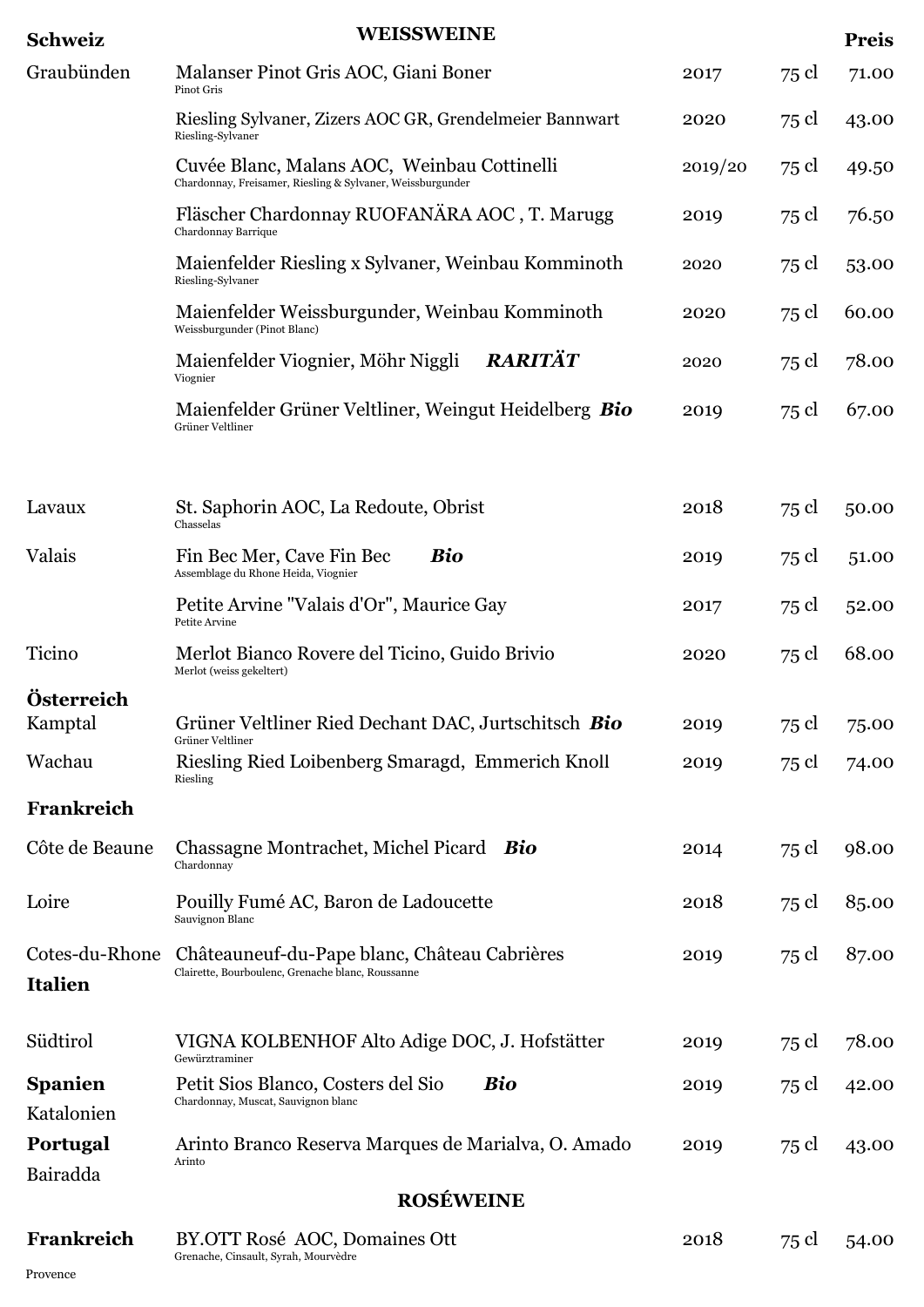## **ROTWEIN**

| <b>Schweiz</b> | Maienfelder Blauburgunder AOC, Weinbau Komminoth<br>Blauburgunder                                                                                  | 2018    | 75 cl | 58.50        |
|----------------|----------------------------------------------------------------------------------------------------------------------------------------------------|---------|-------|--------------|
| Graubünden     | Syrah Barrique, Weinbau Komminoth RARITÄT<br>Syrah                                                                                                 | 2019    | 75 cl | 78.00        |
|                | Maienfelder Cuvée Rouge, Weingut Lampert RARITÄT<br>Syrah, Cabernet Sauvignon, Merlot                                                              | 2020    | 75 cl | 82.00        |
|                | Malanser Pinot Noir AOC, Giani Boner<br>Pinot Noir                                                                                                 | 2016/18 | 75 cl | 69.00        |
|                | Malanser Cabernet Sauvignon Barrique, Weingut Lauber<br>Cabernet Sauvignon                                                                         | 2019    | 75 cl | 82.00        |
|                | Fläscher KRUOG AOC, Thomas Marugg<br>Pinot Noir                                                                                                    | 2018    | 75 cl | 78.50        |
|                | Fläscher Pinot Noir TRADITION AOC, Jann Marugg<br>Pinot Noir                                                                                       | 2020    | 75 cl | 58.00        |
|                | Fläscher Cuvee Terra Noir, Roman Hermann RARITÄT<br>Zweigelt, Merlot, Pinot Noir                                                                   | 2020    | 75 cl | 84.00        |
|                | RARITÄT<br>ARDESIA AOC, Thomas Marugg<br>Diolinoir                                                                                                 | 2017    | 75 cl | 98.50        |
|                | Jeninser Malbec, Weingut Johanni RARITÄT<br>Malbec                                                                                                 | 2018    | 75 cl | 88.00        |
|                | MYSTIC, Jenins Weingut Johanni RARITÄT<br>Malbec, Pinot Noir                                                                                       | 2018    | 75 cl | 96.00        |
|                | Molina, Assemblage von 8 Traubensorten, Cottinelli<br>Cabernet Cubin, Cabernet Dorio, Cabernet Dorsa, Diolinoir, Zweigelt, Merlot, Gamaret, Regent | 2018    | 75 cl | 67.00        |
| Valais         | "MASC", Assemblage de cépages rouges, VS AOC, M.Gay<br>Merlot, Ancellotta, Syrah, Cabernet Sauvignon                                               | 2016    | 75 cl | 71.00        |
|                | Maraudeur Syrah AOC, Cordonier & Lamon<br>Syrah                                                                                                    | 2018    | 75 cl | 47.00        |
| Ticino         | Artu Merlot Ticino DOC, Cantina il Cavaliere<br>Merlot                                                                                             | 2019    | 75 cl | 54.00        |
| Österreich     | Galà IGT, Cantina il Cavaliere<br>Merlot, Gamaret, Garanoir, Gallotta                                                                              | 2020    | 75 cl | 52.00        |
| Neusiedlersee  | RARITÄT<br>Batonnage Red Scorpion, Wild Boys<br>Blaufränkisch, Cabernet Sauvignon, Merlot                                                          | 2018    |       | 75 cl 284.00 |
|                | Cuvee Mephisto, Weingut Robert Goldenits<br>Syrah, Merlot, Cabernet Sauvignon                                                                      | 2017    | 75 cl | 81.00        |
|                | Pannobile Rot, Anita & Hans Nittnaus<br><b>Bio</b><br>Zweigelt, Blaufränkisch                                                                      | 2019    | 75 cl | 82.00        |
|                | Kapitel 1, Christian Tschida<br>Cabernet Franc, Zweigelt                                                                                           | 2018    | 75 cl | 79.00        |
| Leithaberg     | Zweigelt Leithakalk, Weingut Kollwentz<br>Zweigelt                                                                                                 | 2017    | 75 cl | 51.00        |
| Carnuntum      | St. Laurent Alte Reben, Weingut Glatzer<br><b>Bio</b><br>St. Laurent                                                                               | 2017    | 75 cl | 59.00        |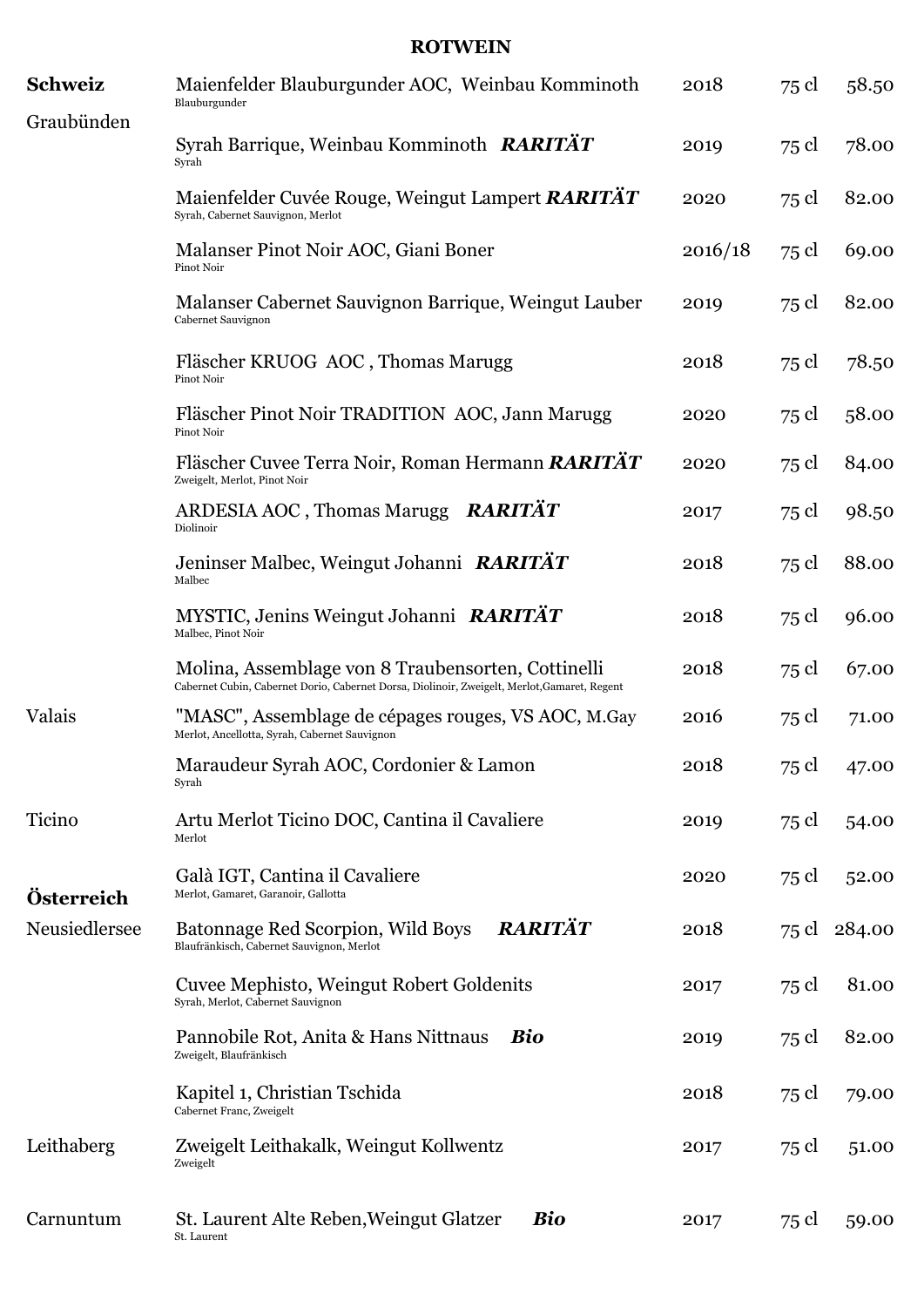| Frankreich<br>Côtes-du-Rhone | Châteauneuf-du-Pape AC Chateau Cabrieres<br>Grenache, Syrah, Mourvèdre, Cinsault                                                          | 2014    | 75 cl | 75.00        |
|------------------------------|-------------------------------------------------------------------------------------------------------------------------------------------|---------|-------|--------------|
| Burgund                      | Volnay AC "Vielles Vignes", Henri Delagrange<br>Bio<br>Pinot Noir                                                                         | 2015    | 75 cl | 94.00        |
|                              | Pommard AOC, Henri de Villamont<br>Pinot Noir                                                                                             | 2017    | 75 cl | 98.00        |
| St. Estèphe                  | Chateau Lafon-Rochet AC, 4eme Grand Cru Classé<br>Cabernet Sauvignon, Merlot, Cabernet Franc                                              | 2006    | 75 cl | 126.00       |
| Pomerol                      | Le Benjamin de Chateau Beauregard AC<br>Merlot, Cabernet Franc                                                                            | 2005    | 75 cl | 114.00       |
| Margaux                      | Chateau Siran AC MC, Grand Cru Exceptionnel<br>Cabernet Sauvignon, Merlot, Cabernet Franc, Petit Verdot                                   | 2016    | 75 cl | 97.00        |
| Paulliac                     | Chateau Lynch-Bages AC, 5eme Grand Cru Classé<br>Cabernet Sauvignon, Merlot, Cabernet Franc, Petit Verdot                                 | 2017    |       | 75 cl 286.00 |
| Cotes de Castillon           | Chateau d'Aiguilhe AOC<br>Merlot, Cabernet Franc                                                                                          | 2017    | 75 cl | 81.00        |
| St. Julien<br><b>Italien</b> | Château Léoville Poyferré, 2eme Grand Cru Classé<br>Cabernet Sauvignon, Cabernet Franc, Petit Verdot, Merlot                              | 2018    |       | 75 cl 264.00 |
| Trentino                     | MOREI IGT, Elisabetta Foradori<br>Bio<br>Von diesem in Terrakotta Amphoren vergorenen Teroldego Cru werden nur 10.000 Flaschen produziert | 2016    | 75 cl | 92.00        |
| Veneto                       | Verjago, Valpolicella Classico Superiore DOC, D.Veneti<br>Corvina, Corvinone, Croatina, Molinara, Oseleta, Rondinella                     | 2017    | 75 cl | 62.00        |
|                              | Amarone della Valpolicella Classico DOCG, Monte del Frà<br>Corvina, Molinara, Rondinella                                                  | 2016    | 75 cl | 81.00        |
| Piemonte                     | Barbera d'Alba Edigio, Luca Bosio<br><b>Barbera</b>                                                                                       | 2019    | 75 cl | 54.00        |
|                              | Barolo DOCG Cerequio, Beni de Batasiolo<br>Nebbiolo                                                                                       | 2011/12 | 75 cl | 98.00        |
|                              | Bricco Manzoni Langhe DOC, Rocche dei Manzoni<br>Nebbiolo, Barbera                                                                        | 2015    | 75 cl | 78.00        |
| Toscana                      | Poggio alle Nane, Marema Toscana DOC<br>Cabernet Sauvignon, Cabernet franc, Carmenère                                                     | 2018    | 75 cl | 148.00       |
|                              | Chianti Classico DOCG Rubiolo, Gagliole<br>Sangiovese                                                                                     | 2019    | 75 cl | 48.00        |
|                              | Vino Nobile di Montepulciano DOCG, Avignonesi<br>Sangiovese                                                                               | 2017    | 75 cl | 63.00        |
|                              | Arnione, Bolgheri DOC, superiore, Campo alla Sughera<br>Cabernet Sauvignon, Cabernet Franc, Merlot, Petit Verdot                          | 2015    | 75 cl | 93.00        |
| Südtirol                     | Lagrein Riserva Abtei DOC, Muri - Gries<br>Lagrein                                                                                        | 2018    | 75 cl | 97.00        |
| Sicilia                      | Gergenti, Sicilia IGT, Cantina la Torre<br>Nero d'Avola, Merlot                                                                           | 2016    | 75 cl | 50.00        |
| Puglia                       | Primitivo Salento IGT, Cantele                                                                                                            | 2017/20 | 75 cl | 52.00        |